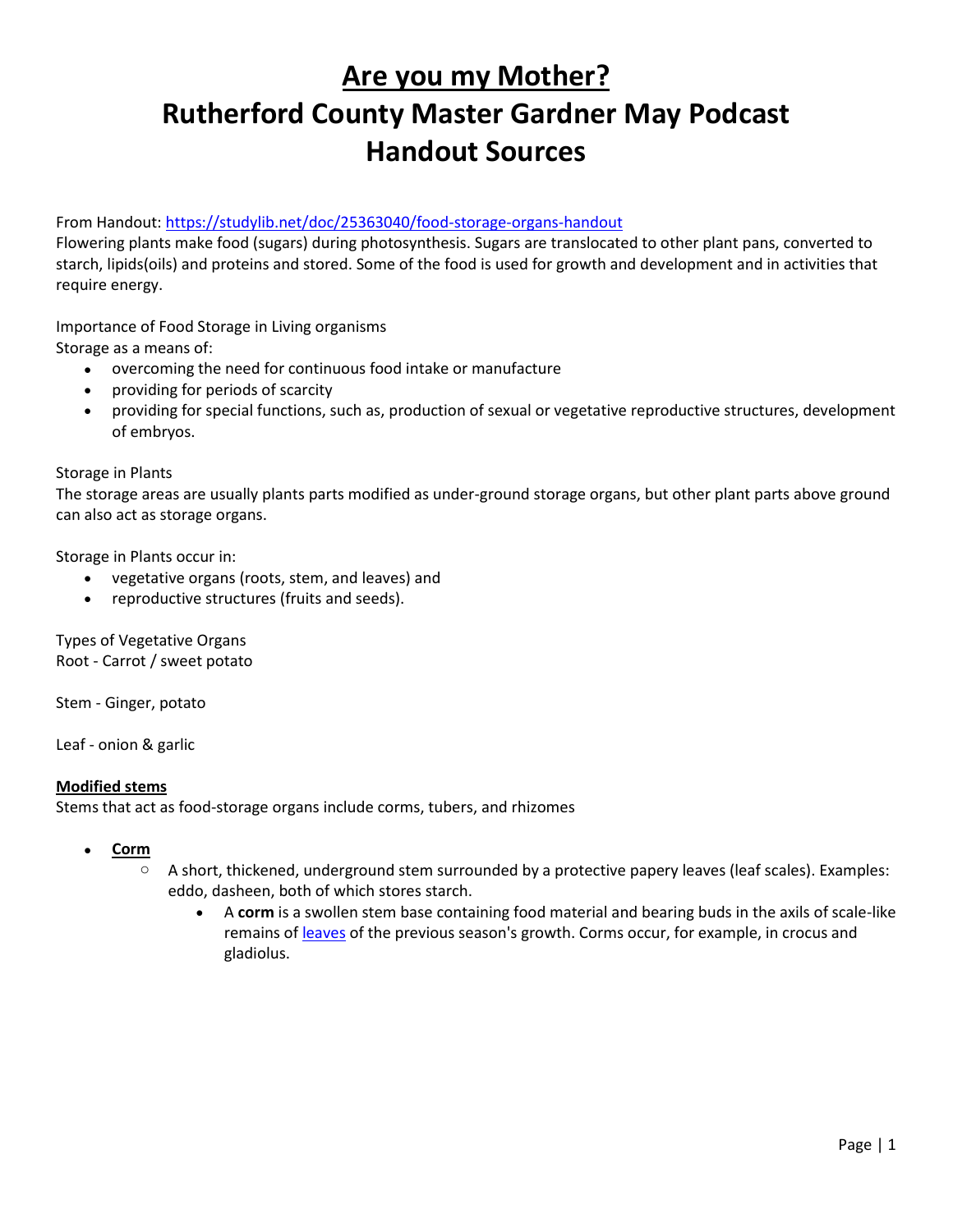

## • **Stem Tuber**

- An underground swollen leaf or stem. Will have buds that sprouts new leaves Examples: Irish potatoes, yam (which mainly stores starch)
	- The potato, for example, is a **stem tuber**. It swells at the tip of a slender underground stem (or [stolon\)](https://www.daviddarling.info/encyclopedia/S/stolon.html) and gives rise to a new plant the following year. In stem tubers new plants develop from the [buds,](https://www.daviddarling.info/encyclopedia/B/bud.html) or eyes, growing in the [axils](https://www.daviddarling.info/encyclopedia/A/axil.html) of the scale leaves. Stem tubers are propagated by sections containing at least one eye.
- **Rhizomes** = a swollen, horizontally growing underground stem. Adventitious roots and contractile roots grow from the rhizome. Examples ginger, which stores starch and oils

Sugar cane has a swollen stem growing **above ground.** It stores sucrose. It is cultivated in many tropical countries. It is of great economic importance.

- Another is **rhizomes**, which are horizontal underground stems found in some [vascular plants,](https://www.daviddarling.info/encyclopedia/V/vascular_plant.html) such as mint, irises, the water-lily, and many grasses. Rhizomes do not always store food but when they do they are quite thick (Fig 3).
- Rhizomes, also called **rootstock**, may be enlarged for storage, of accumulated starch, or may function in vegetative [reproduction.](https://www.daviddarling.info/encyclopedia/R/reproduction.html) They last for several years and new shoots appear each spring from the axils of scale leaves. Rhizomes differ from roots in having nodes, buds, and scale-like leaves.



# **Modified Roots**

- Root Tuber = are modified fibrous roots that hold food. They both store starch and very small amounts of protein. Examples: cassava, sweet potato (stores maltose sugar)
	- **Root tubers** are found in, for example, dahlias (Fig 2), the sweet potato, and the lesser celandine. They develop from tiny buds at the base of the plant. They swell as food is passed into them and remain in the ground after the aerial parts have died down. Each tuber and its bud can give rise to a new plant. [LINK HERE](https://www.daviddarling.info/encyclopedia/F/food_storage_in_plants.html)

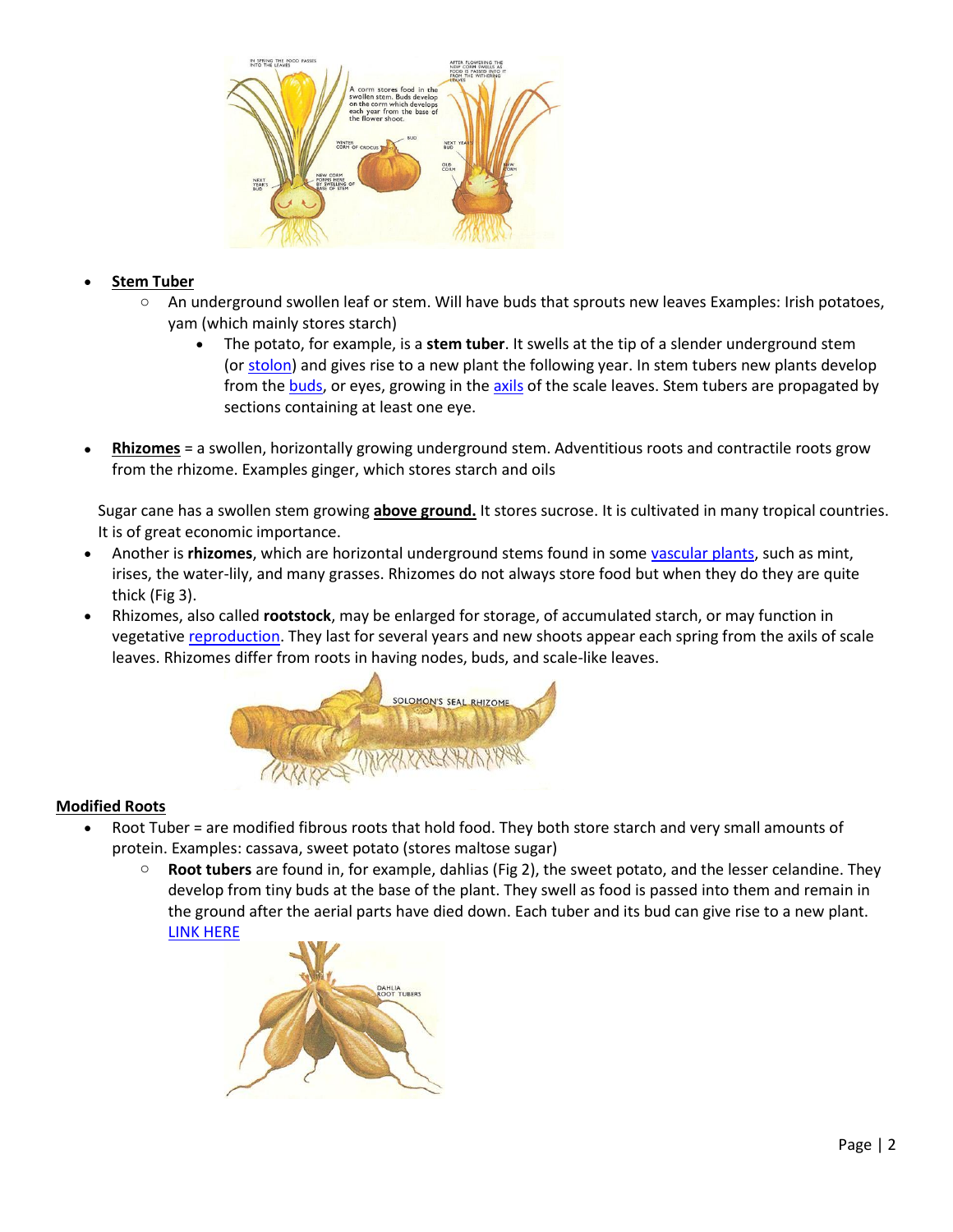- Taproots = swollen root is the main root. It can be enlarged as food storage organs. Carrots store glucose sugar in the phloem. Examples: carrot, beetroot.
	- <sup>o</sup> Storage in swollen tap roots is common in [biennials](https://www.daviddarling.info/encyclopedia/B/biennial.html) (plants that grow and store food one year and flower and die the next). The carrot is an excellent example. By digging up the carrots at the end of the growing season, humans make use of the food that would have gone to make the next year's growth (Fig 1)[. LINK HERE](https://www.daviddarling.info/encyclopedia/F/food_storage_in_plants.html)



## **Modified leaves**

- Storage in Leaves
	- $\circ$  All plants store food temporarily in their leaves. Most store starch. Onions, chives (escallion) store sugar.
	- $\circ$  A bulb is an underground storage organ. Bulbs can be considered to be very short stems encased in thickened, fleshy bulb scales (which are modified leaves).
		- In **bulbs**, on the other hand, swollen scale leaves or the swollen bases of the previous year's green leaves contain the food (Fig 5). A bulb is a short, underground storage stem composed of many fleshy scale leaves that are swollen with stored food and an outer layer of protective scale leaves. Small buds between the scale leaves give rise to new shoots each year. New bulbs are produced in the axils of the outer scale leaves. Examples of plants producing bulbs are daffodil, tulip, snowdrop, and onion.



#### **Reproductive structures that store rood.**

o Storage in Fruits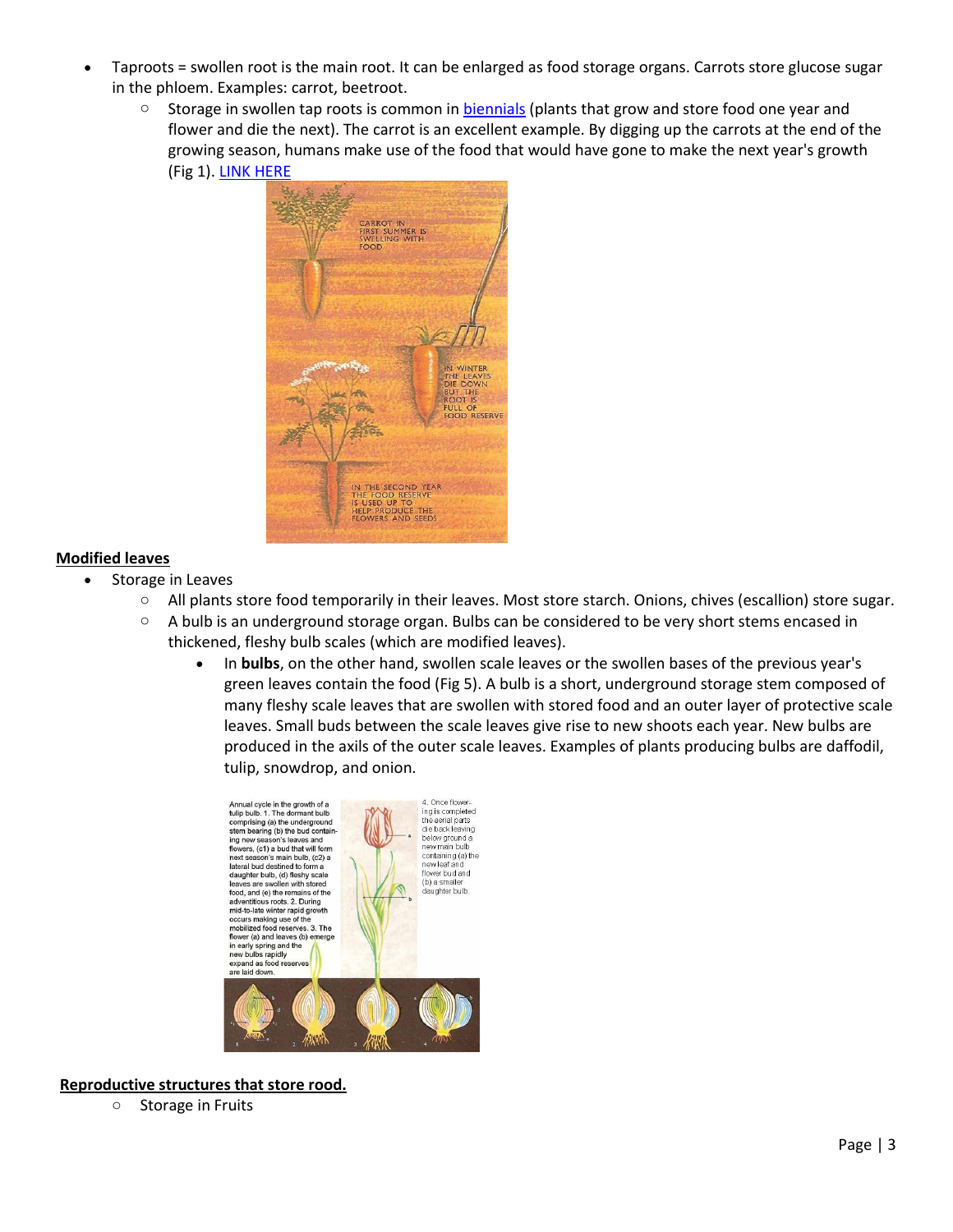- o Food reserves in fruits are important for:
	- attracting animals which disperse their seeds.
- o Fruits and seeds contain varying amounts of:
	- carbohydrates, fats, proteins, vitamins, minerals and water
- o Parts of the fruit which stores nutrients include:
	- The wall (pericarp) and receptacle of fruits Mango (Mangifera indica) the West Indian cherry store sugar in the mesocarp
	- Sugar is stored in the hairs of the endocarp in the orange (Citrus sinensis)
- Seeds
	- Seeds have food stored in the endosperm or cotyledons.
		- Seeds are, of course, supplied with food reserves that enable the young plant to establish itself until it can begin to manufacture its own food.
	- o Have two possible sites for food storage:
		- Cotyledon (peas, beans, nuts, cocoa) OR
		- Endosperm (corn, rice, coconut)
	- o Storage in Seeds
		- Provide food for young developing embryos for early growth, since young plants are unable to make their own food until they form green leaves and are able to photosynthesis.

| <b>Storage Organ</b> | <b>Storage area</b> | <b>Example</b>        | <b>Type of food stored</b>      |
|----------------------|---------------------|-----------------------|---------------------------------|
| <b>Root tubers</b>   | Root                | Cassava, sweet potato | Starch, small amount of protein |
| Tap roots            | Root                | Beetroot, Carrot      | Sucrose, Glucose                |
| <b>Stem tubers</b>   | Stem                | Yam, Irish potato     | Starch, small amount of protein |
| <b>Rhizome</b>       | <b>Stem</b>         | Ginger                | Starch, Oil                     |
| Corm                 | <b>Stem</b>         | Dasheen               | Starch                          |
| <b>Bulb</b>          | Leaves              | Onion                 | Glucose                         |

Summarizes the various food storage organs

Taken From: https://www.worldatlas.com/articles/where-do-plants-store-their-food.html

#### *Where Do Plants Store Their Food?*

- Plants mostly store their food sources in their roots.
- Plants generate their own food through photosynthesis.
- The survival of most living species is reliant on plants.

Plants are vital to the circle of life for all organisms on Earth, providing food and oxygen for the survival of most species. Simple sugars like glucose and fructose and starches are stored within the plant to satisfy its own needs and also give sustenance to animal life forms, including human beings.

Unlike animal species, plants are capable of producing their own food and are entirely self-sustaining, making and storing their own sources of energy to promote growth at all stages of a plant's life and develop its structures

#### *How Do Plants Make Food?*

The secret ingredient to plant food production is chlorophyll, located in the chloroplasts, found in the leaves. Through photosynthesis, chlorophyll helps convert water, sunlight, and carbon dioxide captured by chloroplasts into sugars to be used immediately or stored. Glucose is the simple sugar manufactured through photosynthesis and is metabolized into different energy forms depending on the specific needs of the plant.